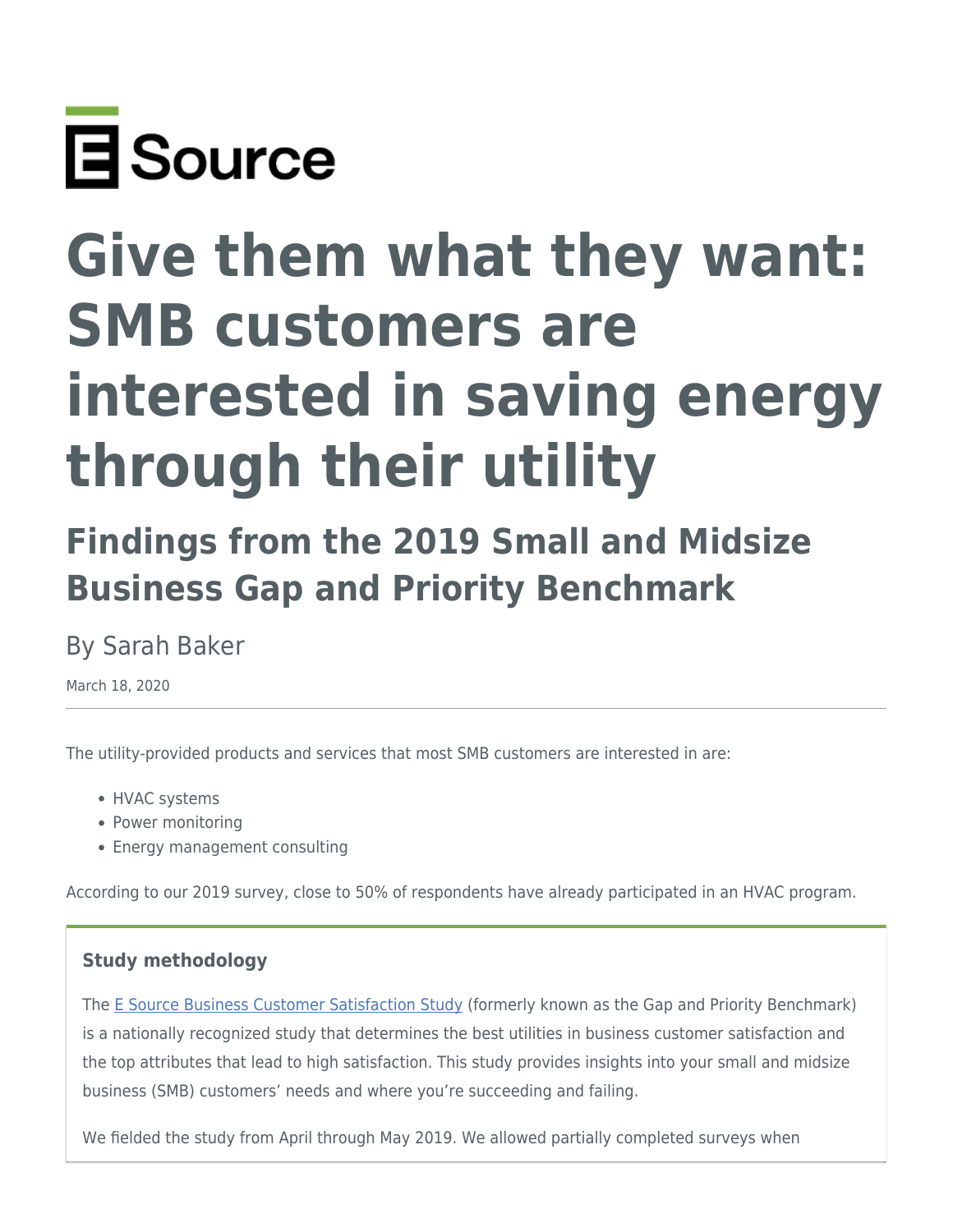respondents answered all questions related to the utility, account reps, and business customer reps. We surveyed SMB customers on various topics, including satisfaction, value, attribute importance and performance, communication preferences, and program and product interest.

We surveyed more than 3,300 SMB customers in 2019, and the benchmark results are based on the 13 utilities represented in the study that met the 10% margin of error at the 90% confidence-level requirement. For public content, E Source removes actual percentages from figures.

SMB participation rates for power monitoring and energy management consulting are less than 20%, even though SMB customers are more interested in them than in other revenue-generating products and services (**figure 1**). Utilities need to figure out how to turn program interest into program enrollment.

### **Figure 1: Interest and participation in utility-provided revenue-generating products and services**

About half of SMB respondents who answered this question have participated in or purchased at least one revenue-generating product or service. Power monitoring and energy management consulting continue to hold SMB customers' interest over the past three years, ranking in the top five options for product or service interest.



Base: Business customers included in the 2019 who answered this question (n varies). Question S5\_7. © E Source (2019 Small and Midsize Business Gap and Priority Benchmark)